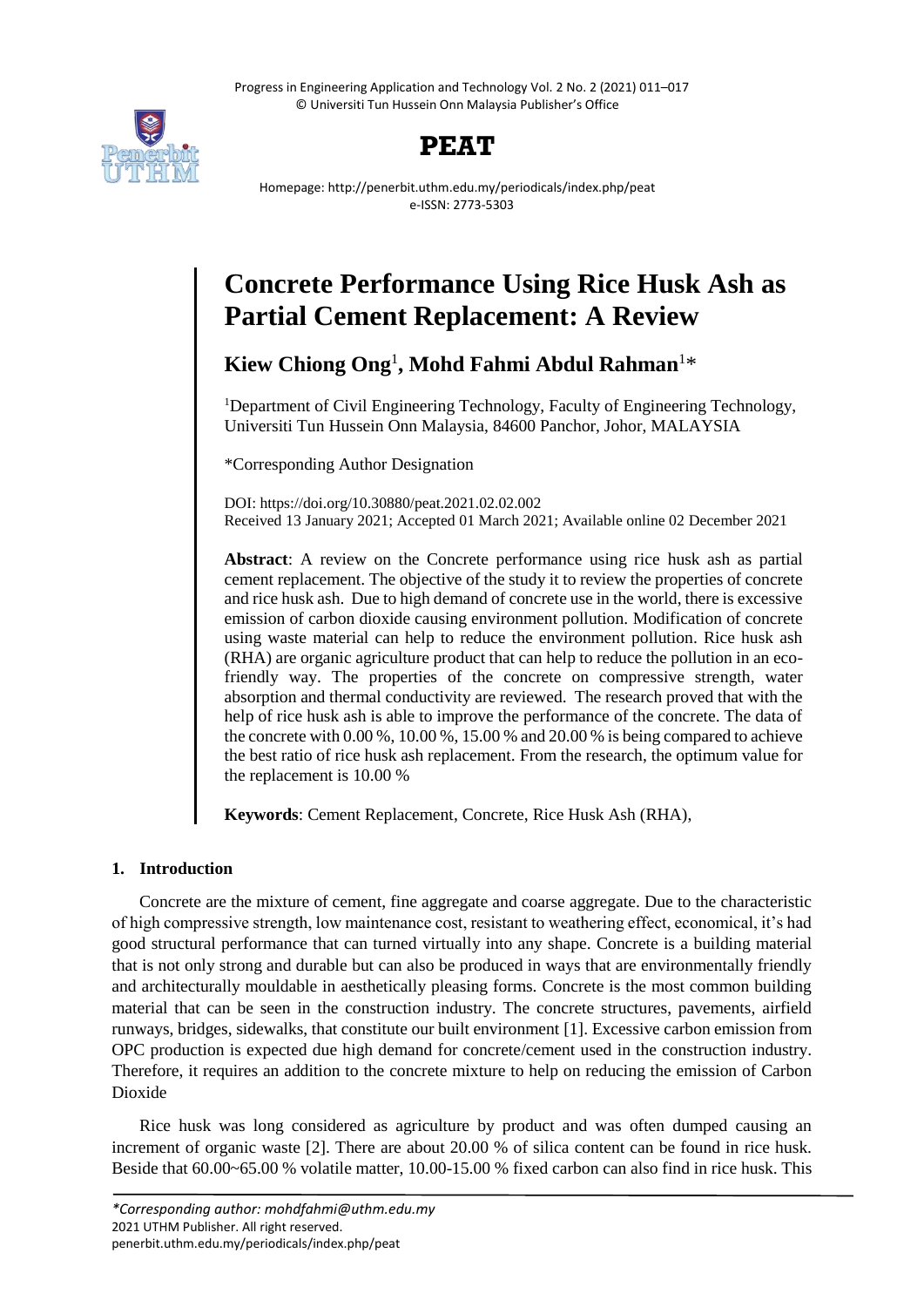makes it a good additive for the steel and concrete industries. To a lesser degree, rice husk ash is used as soil conditioner, activated carbon, insulator, and others.

Rice husk ash are the byproduct of rice husk after burning under high temperature. According to [3] the uses of rice husk ash in cement as a based material is able to reduce heat of hydration, improves strength and also reduction in building cost. The pozzolanic material in rice husk ash is able to improve the microstructure of the cement which helps to increase the strength and durability of the concrete.

## **2. Rice Husk**

Rice production in the world is able reach approximately 678 million tons of rice a year, and the value is increasing as the world population and the consumption of rice increases. It is estimated that 90.00 % of the rice is produced in the Asia. [4]. Data of Asia rice production is shown in Table 1 The milling of rice produces rice husk, which is type of agriculture waste material. Rice husk is generated on average at a 20.00 % rate by production of the rice. Most of the husk is burned or dumped as waste. Rice husk ash can be form with an average of 18.00 % by weight of the husks [5].

| Country     | <b>Rice Production</b> | <b>Husk Produced</b>      | Ash Produced (18%) |  |  |
|-------------|------------------------|---------------------------|--------------------|--|--|
|             | in 2010 (million       | $(20\% \text{ of total})$ | of husk) (million  |  |  |
|             | tons)                  | (million tons)            | tons)              |  |  |
| Bangladesh  | 51.50                  | 10.21                     | 1.84               |  |  |
| Cambodia    | 9.39                   | 1.88                      | 0.34               |  |  |
| China       | 205.21                 | 41.04                     | 7.39               |  |  |
| India       | 159.20                 | 31.84                     | 5.73               |  |  |
| Indonesia   | 71.28                  | 14.26                     | 2.57               |  |  |
| Myanmar     | 28.77                  | 5.75                      | 1.04               |  |  |
| Pakistan    | 6.80                   | 1.36                      | 0.25               |  |  |
| Philippines | 18.44                  | 3.69                      | 0.66               |  |  |
| Thailand    | 36.06                  | 7.21                      | 1.30               |  |  |
| Vietnam     | 44.04                  | 8.80                      | 1.58               |  |  |
|             |                        |                           |                    |  |  |
| Total       | 630.69                 | 126.04                    | 22.7               |  |  |

Rice husk (RH) is a potential by-product of rice milling where it is abundantly available waste material in all rice producing countries, and it contains about 30.00 %-50.00 % of organic carbon, where it turns to a more valuable material [7].

#### 2.1 Rice husk ash (RHA)

Rice husk ash are produced through burning the husk with temperature of below  $800^{\circ}$ C. According to Siddika, A et al (2018) [8], Rice Husk Ash contains a lot of non-crystalline silica that is suitable to be added in to the Portland cement. The study also shows that the high-carbon content in Rice husk Ash can affect the properties of concrete on causing a high crystalline form in the structures. A table of the chemical properties of rice husk ash is being tabulated in Table 2

#### **Table 2: chemical properties of rice husk ash (RHA)**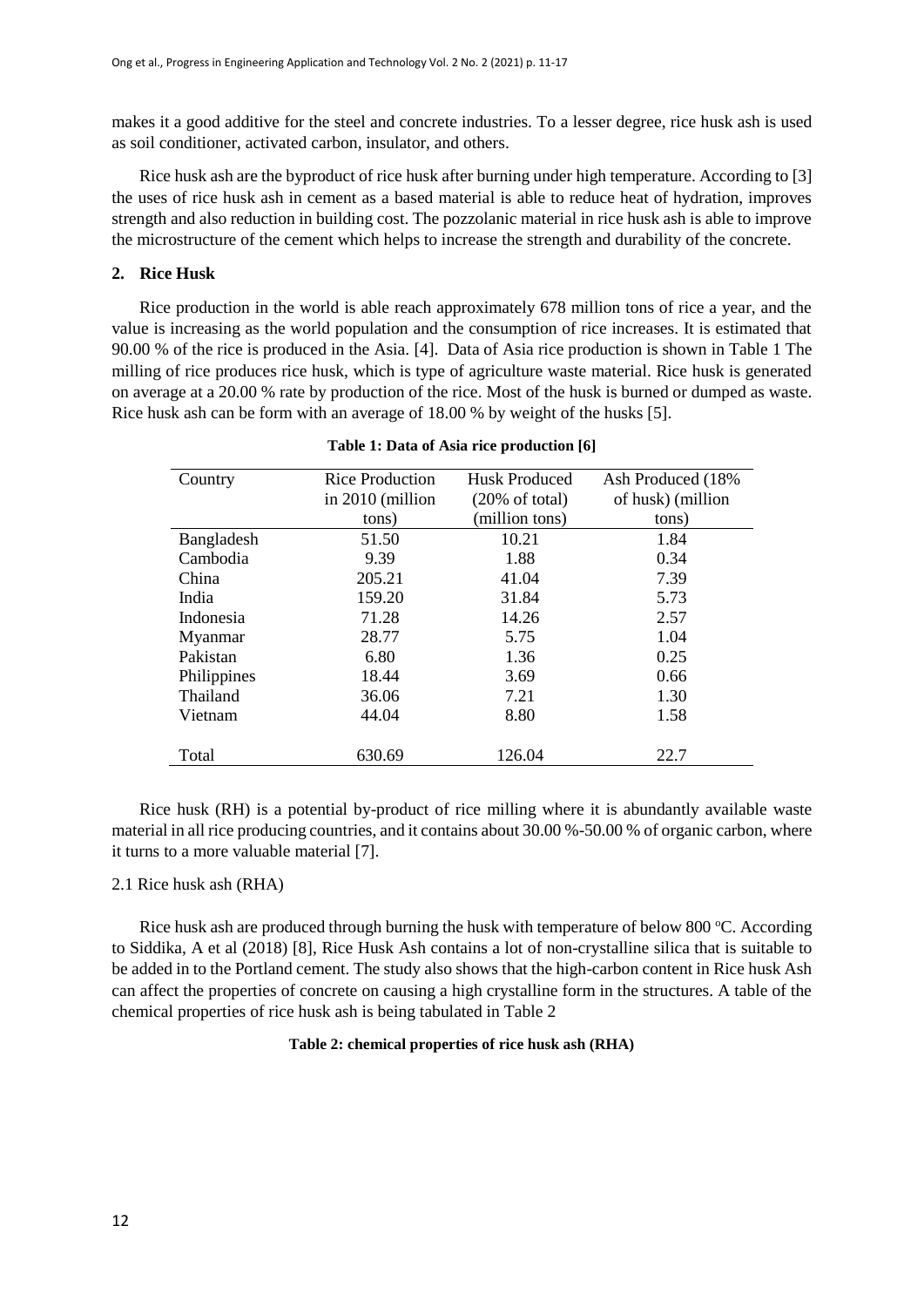|                                 | SiO <sub>2</sub><br>(% ) | $Al_2O_3$<br>(% ) | Fe <sub>2</sub> O <sub>3</sub><br>(% ) | CaO<br>(% )      | MgO<br>(% )     | $SO_3(\%)$                   | Na <sub>2</sub> O<br>(% ) | $K_2O$<br>(% )  | Loss on<br>ignition<br>(% ) |
|---------------------------------|--------------------------|-------------------|----------------------------------------|------------------|-----------------|------------------------------|---------------------------|-----------------|-----------------------------|
| Bui.L.A.<br>et al $[10]$        | 92                       | 0.25              | 0.14                                   | 0.81             | 1.05            | 0.96                         | 0.99                      | 3.44            | 3.62                        |
| Saraswath<br>y, et al<br>$[11]$ | 92.9<br>5                | 0.31              | 0.26                                   | 0.53             | 0.55            |                              | 0.08                      | 2.06            | 1.97                        |
| Siddika.<br>An et al<br>$[9]$   | $78-$<br>86              | $0.1 -$<br>0.2    | $0.16-$<br>1.85                        | $0.55 -$<br>4.81 | $0.35 -$<br>4.5 | $0.24 -$<br>1.18             | $1 - 1.14$                | $2.54-$<br>3.68 | $4 - 8.55$                  |
| Chao-<br>Lung, H et<br>al [12]  | 91                       | 0.35              | 0.41                                   |                  | 0.81            | 1.21                         | 0.08                      | 3.21            | 8.5                         |
| Farah<br>A.W.C et<br>al $[13]$  | 90                       | 0.39              | 0.37                                   | 0.46             | 0.88            | $\qquad \qquad \blacksquare$ | 0.07                      | 3.10            | 3.03                        |

According to the Table.2 shown, silica content in the rice husk ash is very high which is able to make it a highly pozzolanic material. The concrete mixed with rice husk ash needed more amount of water to present the consistency due to the absorptive characteristics of the cellular in rice husk ash particles [9].

#### **3. Results and Discussion**

The data was obtained from research paper of different researcher. The data on compressive strength, water absorption, thermal conductivity of the concrete after adding on different amount of rice husk ash. To achieve the objective of this study, the comparison method is being used to compare the data of the concrete performance with different amount of rice husk ash added in to the concrete mixture. The characteristic of the concrete on compressive strength, water absorption and thermal conductivity were conducted.

#### 3.1 Compressive Strength

Compressive strength is one of the important properties of concrete. There are many factors that can affect the strength of the concrete such as the quality of materials used, mixture proportion ratio. Compressive strength is the ability of material or structure to carry the loads on its surface without any crack or deflection. A material under compression tends to reduce the size, while in tension, size elongates. Figure 1 shows a comparison of data on the compressive strength of concrete on 28 days with different percentage of rice husk ash.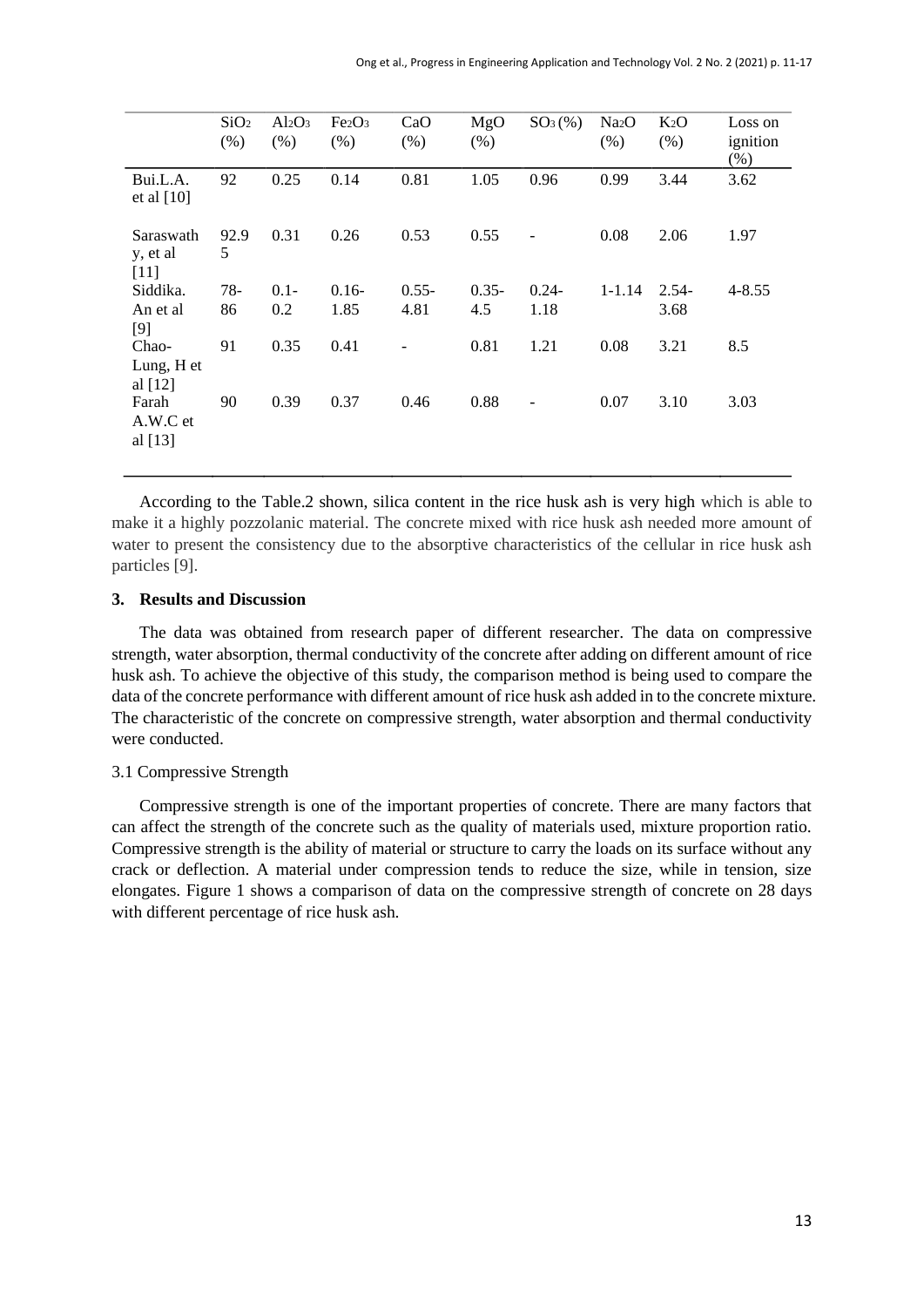

**Figure 1: The compressive strength of concrete on 28 days with different RHA % by different research**

From Chopra et al [14], the compressive strength obtained was in the range of 29.0 and 36.2 MPa at 7 days and 36.7 and 48.2 MPa at 28 days. All of these data are mix with w/b ratio of 0.41. The highest value of compressive strength obtained was with 15.00 % rice husk ash mixed at both 7 days and 28 days. According to Abdul Rahim, M et al [15], the compressive strength of concrete, at 5.00 % of replacement is increased along with the curing age, from 20.15 MPa at 7 days, to 25.24 MPa at 28 days. From N Kaarthik Krishna et al [16], the increase in compressive strength from the controlled concrete to different ratio of RHA. The compressive strength increases from 27.00 MPa to 29.30 MPa on 10.00 % of RHA on the 28 days. With the aid of pozzolanic action from RHA, there is an 8.51 % of increment on the compressive strength.

#### 3.2 Water Absorption

One of the durability of the concrete main sources of contamination of concrete in structures is water absorption which influences [3]. To achieve the target of a good quality concrete water absorption must be less than 5.00 % and this can be done by increasing density and reducing pore size so that there is poor pore connectivity and decreased porosity of concrete. A comparison data on Figure 2 shows the water absorption rate of concrete with different percentage of rice husk ash.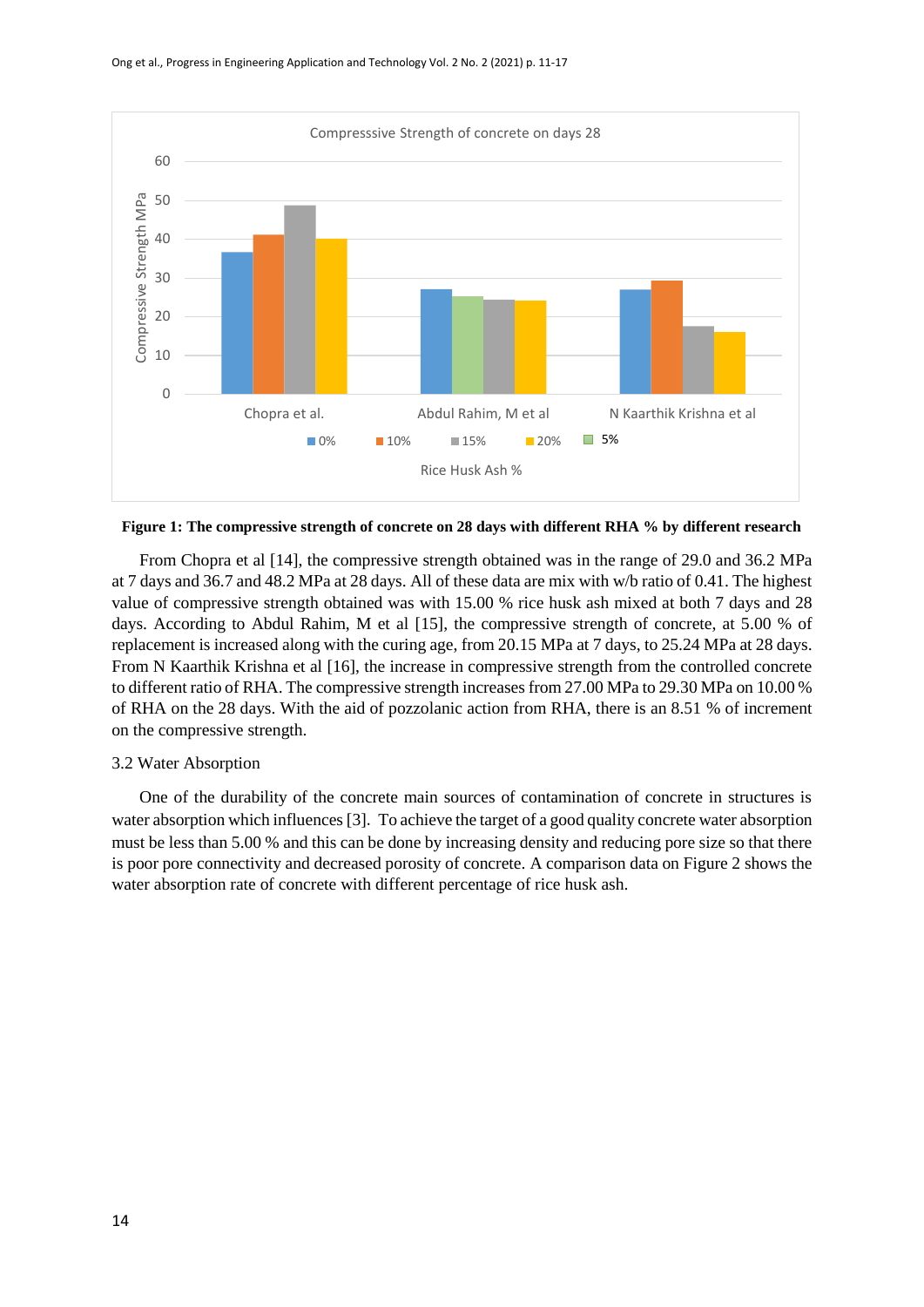

**Figure 2: Water absorption rate varies by RHA % by several researcher**

According to Kannan, V et al [17], the water absorption of concrete on the partial replacement of cement to rice husk ash from 5.00 % to 30.00 % at 28 days is observed. The water absorption of the concrete decreases to 3.93 % water absorption on 15.00 % of RHA content when compared to the controlled concrete on 4.54 % of water absorption. From the study of N Kaarthik Krishna et al [16], the water absorption of the concrete is found increases as the percentage of RHA increased. The factor of the increment in water absorption are the properties of rice husk ash. According to Givi, A.N et al [18], the water absorption of the concrete increases to 5.94 % when 5% of RHA is mixed in. But when 10.00 % RHA is added the water absorption dropped to 5.78 %. The water absorption rate continues to rise while the RHA ratio increases.

#### 3.3 Thermal Conductivity

Thermal conductivity of the concrete on partial replacement of cement with rice husk ash are determine. The thermal properties of the concrete enable it to be insulated from external heat sources. The control sample of concrete with 0.00 % replacement was used to compare with different ratio of RHA replacement. Figure 3 shows the thermal conductivity of concrete with different replacement of cement with rice husk ash.



**Figure 3: Graph of Thermal conductivity varies on RHA % by several researcher**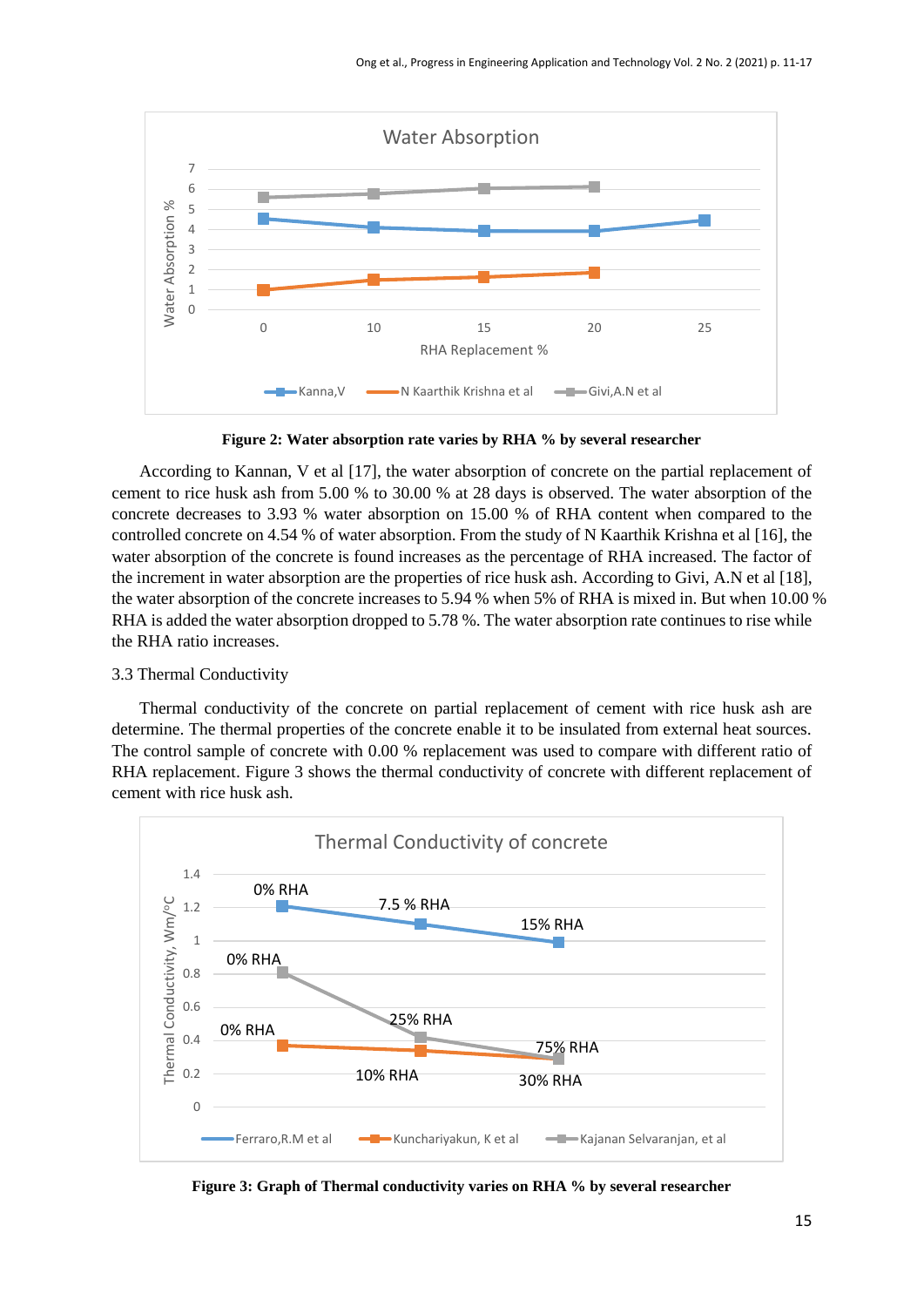According to Ferraro, R.M et al [19] study, the concrete sample prepared undergo the thermal conductivity test and density by the system of ASTM C332. After 28 days of curing, the partial replacement of cement with 7.50 % and 15% of RHA show a reduction on the thermal conductivity and the density of the concrete. From the study of Kunchariyakun, K et al [20], By the comparison of the control samples, the thermal conductivity values recorded for the replacement of RHA on 25.00 %, 50.00 %, 75.00 % and 100.00 % which show a significant drop of 7.00 %, 11.00 %, 22.00 % and 28.00 % on the thermal conductivity. From Kajanan Selvaranjan[21], the thermal conductivity of the controlled concrete was approximately 0.81 Wm/ $\degree$ C. The 30.00 % replacement of RHA shows a 0.29 Wm/ $\degree$ C.

# **4. Conclusion**

The uses of rice husk ash in concrete as a replacement for cement can assist on decreasing the emission of green-house gases to a larger extent by increasing the possibility for gaining a greater number of carbon credits. To determine the suitability of using Rice husk ash as a replacement of cement partially. The suitability of rice husk ash as a cementitious material was assessed by conducting the properties of concrete on compressive strength, water absorption and thermal conductivity. From the review on the properties of the concrete, the optimum replacement of Rice Husk ash in cement was 10% in terms of workability and strength.

### **Acknowledgement**

The authors would like to thank the Faculty of Engineering Technology, Universiti Tun Hussein Onn Malaysia for its support.

# **References**

- [1] Vasiliu, Ş. (2009). Evolution of flat roofs. Bulletin of the Polytechnic Institute of Jassy, Section Constructions Architecture, LV (LIX), Fascicle, 4, 71-80
- [2] N. Phonphuak1, P. Chindaprasirt (2015) Types of waste, properties, and durability of pore-forming waste-based fired masonry bricks
- [3] Sandhu, R. K., & Siddique, R. (2017). Influence of rice husk ash (RHA) on the properties of self-compacting concrete: A review. Construction and Building Materials
- [4] Khan, R., Jabbar, A., Ahmad, I., Khan, W., Khan, A. N., & Mirza, J. (2012). Reduction in environmental problems using rice-husk ash in concrete. Construction and Building Materials
- [5] D.V. Reddy, Ph. D, P.E., Marcelina Alvarez, B.S (2016) Durability Characteristics of Rice Husk Ash-Modified Reinforced Concrete
- [6] Nirmala Bandumula, (2017) Rice Production in Asia: Key to Global Food Security
- [7] Kumar S., Sangwan P., Dhankhar R. Mor V., and Bidra S. (2013) Utilization of Rice Husk and Their Ash: A Review
- [8] Siddika, A., Mamun, M. A. A., & Ali, M. H. (2018). Study on concrete with rice husk ash. Innovative Infrastructure Solutions
- [9] Seyed Alireza Zareei, Farshad, Ameri Farzan, Dorostkar, Mojtaba Ahmadi (2017) Rice husk ash as a partial replacement of cement in high strength concrete containing micro silica: Evaluating durability and mechanical properties